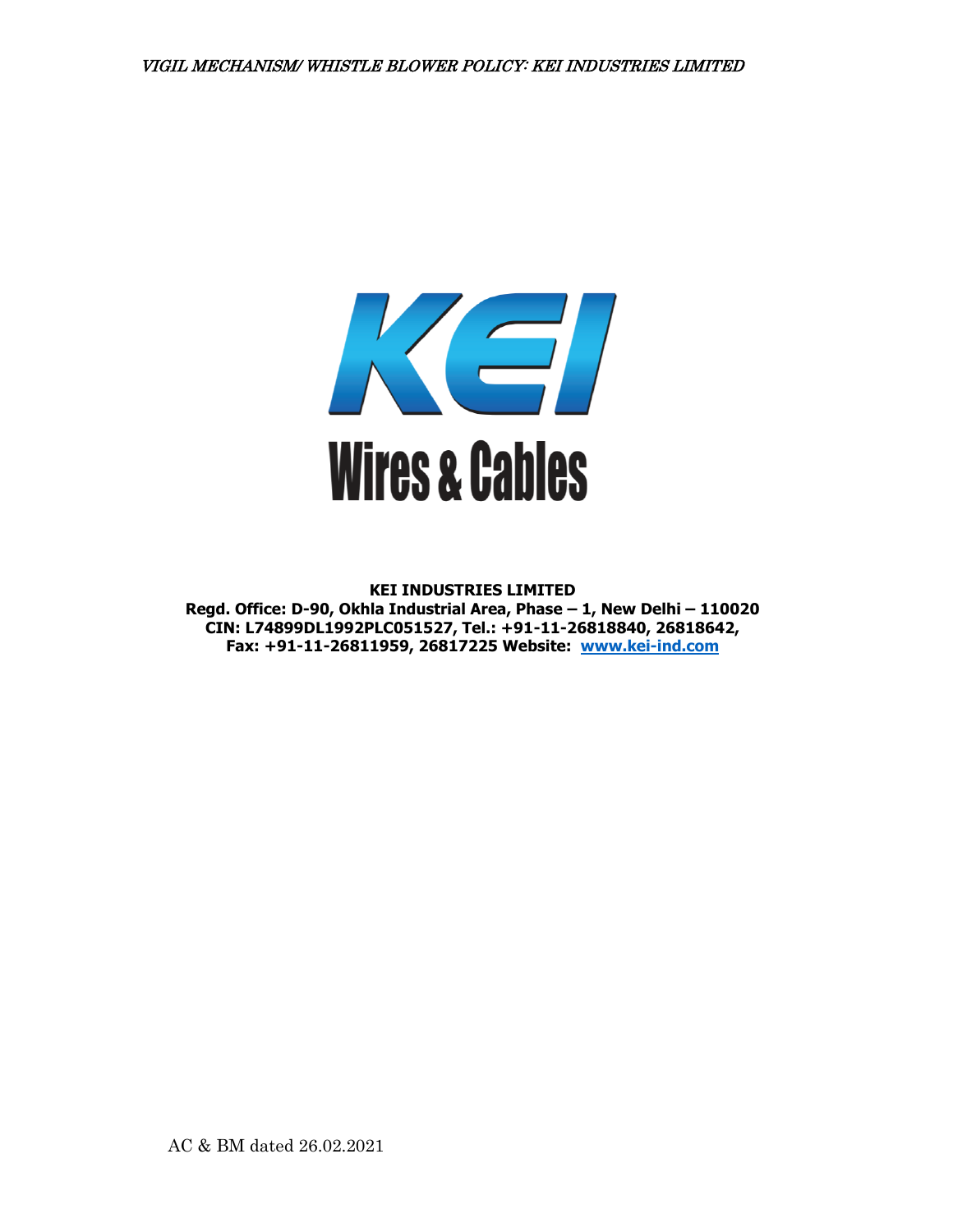# 1. **PREFACE**

Section 177 of the Companies Act, 2013 read with Rules framed there under, inter-alia, and Regulation 22 of Securities and Exchange Board of India (Listing Obligations and Disclosure Requirements) Regulations, 2015 provides, requirement for all listed companies to establish a vigil mechanism for employees to report the instances of unethical behavior, actual or suspected fraud or violation of the law.

Accordingly, this Whistle Blower Policy ("the Policy") has been formulated with a view to provide a mechanism for employees to raise concerns of any violations of legal or regulatory requirements, incorrect or misrepresentation of any financial statements and reports, etc..

# 2. **PURPOSE**

The purpose of this policy is to provide a framework to promote responsible and secure whistle blowing and encourage the Directors and employees wishing to raise a concern about any violation of legal or regulatory requirements, incorrect or misrepresentation of any financial statements and reports, suspected misconduct or unethical/unacceptable practices etc. to come forward and express these concerns to the Whistle Officer without any fear of punishment or unfair treatment.

The policy neither releases Employees, Directors, and Business Partners from their duty of confidentiality in the course of their work nor uses it as a route for raising malicious or unfounded allegations about a personal situation.

## 3. **ELIGIBILITY**

All Employees, Directors, Business Partners of the Company are eligible to make Protected Disclosures under the Policy.

## 4. **DEFINITIONS**

- **a)** "**Audit Committee"** means a committee of Board of Directors of the Company constituted in accordance with the provisions of Section 177 of the Companies Act, 2013 and Regulation 18 of Securities and Exchange Board of India (Listing Obligations and Disclosure Requirements) Regulations, 2015..
- **b) "Business Partner"** means any individual / Firm / Company / Organisation any other Body Corporate providing / supplying any goods, materials or services to the Company and includes Customers, Contractors, Associates and Shareholders.
- **c)** "**Disciplinary Action**" means any action that can be taken upon completion of investigation proceedings including but not limited to a warning, imposition of fine, suspension from official duties or any such action as is deemed to be fit considering the gravity of the matter
- **d) "Director"** means a Director on the Board of the Company whether whole-time or otherwise.
- **e) "Employee"** means a person who performs a full time service for wages/ salary or other remuneration in the Company.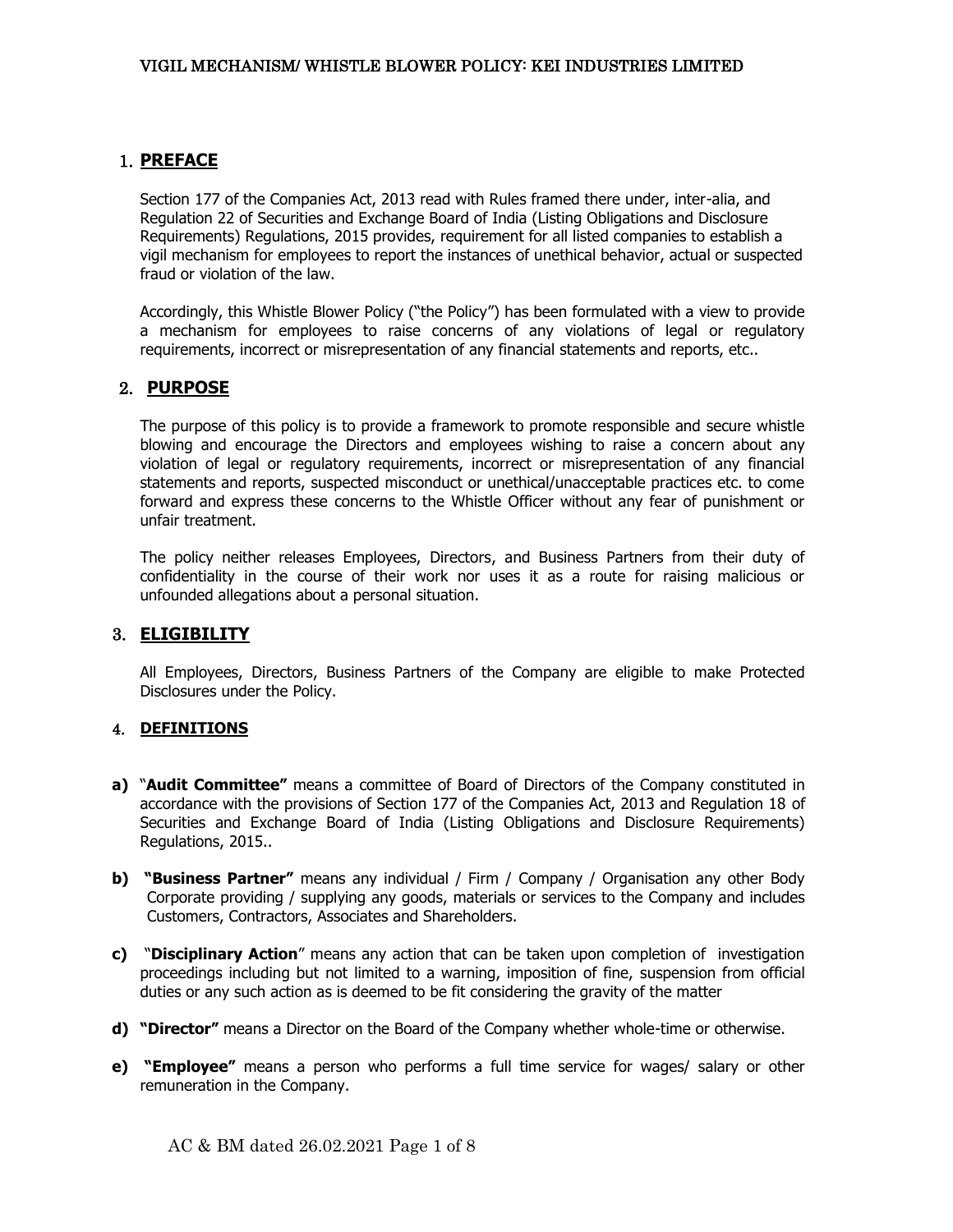- **f) 'Good Faith':** Whistleblower shall be deemed to be communicating in "good faith" if there is a reasonable basis for the communication of the existence of waste or of a violation or has observed about unethical or improper practices. "Good Faith" shall be deemed lacking when the whistleblower does not have personal knowledge of a factual basis for the communication or where the whistleblower knew or reasonably should have known that the communication about the unethical or improper practices is malicious, false or frivolous.
- **g) "Policy or This Policy"** means Vigil Mechanism/ Whistle Blower Policy.
- **h)** "**Protected Disclosure**" means a concern raised by a written communication made in good faith that discloses or demonstrates information that may evidence unethical or improper activity. Protected Disclosures should be factual and not speculative in nature.
- **i) "Subject"** means a person or group of persons against or in relation to whom a Protected Disclosure is made or evidence gathered during the course of an investigation under this Policy **"Whistleblower"** or" **Complainant"** is someone (employee/ director/Business Partner) who makes a Protected Disclosure under this Policy.
- **j) "The Company"** means **"KEI INDUSTRIES LIMITED".**

#### **k) Unfair Termination and Unfair Prejudicial Employment Practices**

"Unfair Termination" and "Unfair Prejudicial employment practices" means to threaten, or otherwise discriminate or retaliate against an employee in any manner that effects the employee's employment, including compensation, job location, rights, immunities, promotions or privileges.

## **l) Unethical or Improper Practices**

.

**Unethical** – Unethical act is the act not conforming to approved standards of social or professional behaviour which leads to "unethical business practices" or an action not adhering to ethical, moral and honourable principles.

**Improper** – Improper refers to unethical conduct, breach of etiquette or morally offensive behaviours

- **m) Violation** An infraction or a breach which is not necessarily a violation of law, of Company's Policies, Memorandum and Articles of Association, Code of Conduct designed to protect the interest of employees without jeopardizing interest and growth of the Company.
- **n)** "**Whistle Officer**" or "**Whistle Committee**" or "**Committee**" means an officer or Committee of persons who is/are nominated/ appointed to conduct detailed investigation of the disclosure received from the whistleblower and recommend disciplinary action. Currently, the Head of HR Department/ Head of Legal Function and Chief Financial Officer are nominated as Whistle Officer. The Committee, if appointed, should include Senior Level Officers of Personnel & Admin, Internal Audit and a representative of the Division/ Department where the alleged malpractice has occurred.
- **o) Waste**  Employee's conduct or omission, which results in substantial abuse, misuse, destruction, or loss of company funds, property or manpower belonging to the Company.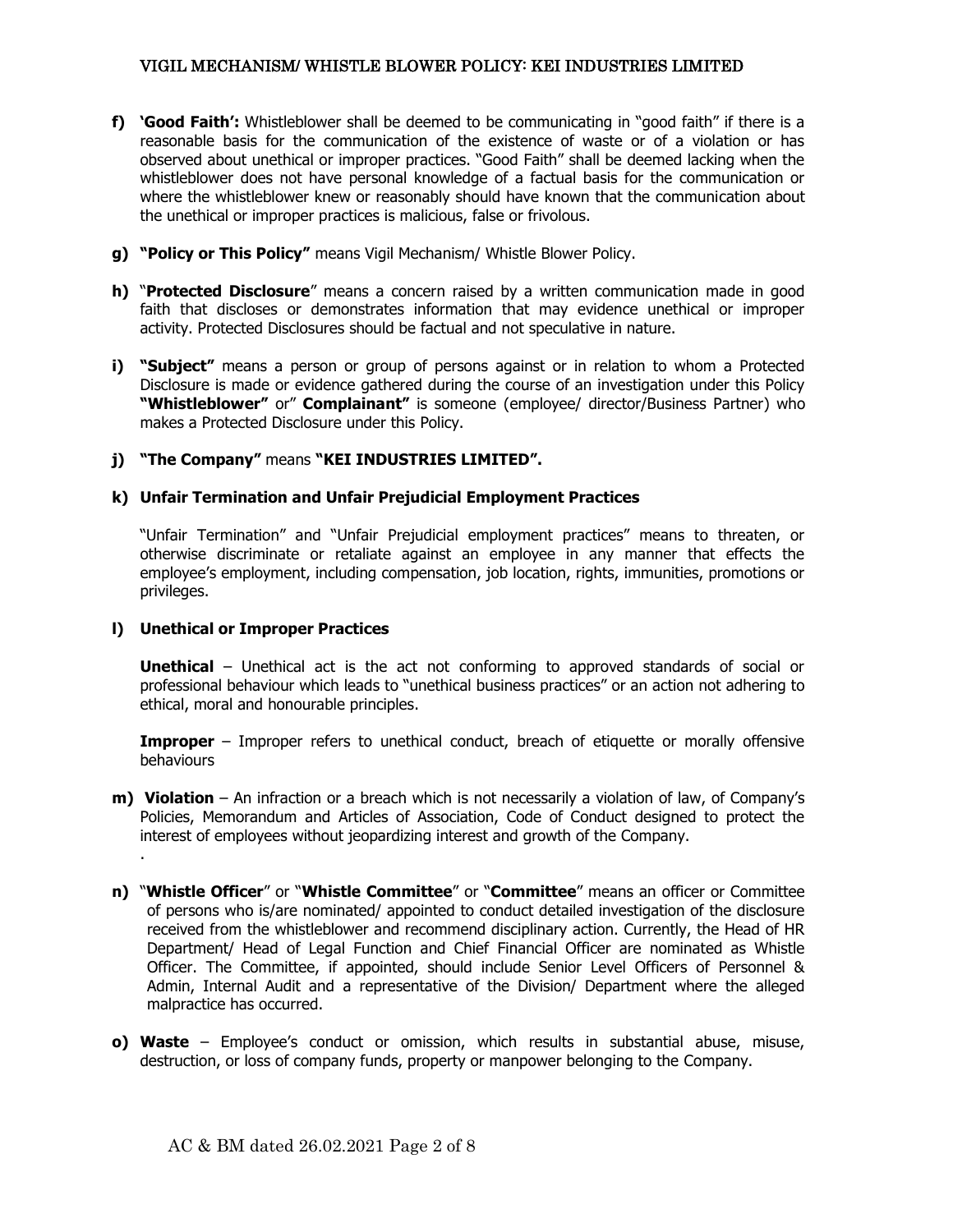### 5. **INTERPRETATION**

Terms that have not been defined in this Policy shall have the same meaning as assigned to them in the Companies Act, 2013 and Securities and Exchange Board of India (Listing Obligations and Disclosure Requirements) Regulations, 2015 or any other SEBI Regulation(s) as amended from time to time.

## 6. **SCOPE OF POLICY**

The Policy covers malpractices and events which have taken place/ suspected to take place involving:

- a) Abuse of authority;
- b) Breach of Contract, Company's Policies and /or Code of Conduct;
- c) Negligence causing substantial and specific danger to public health and Safety;
- d) Unauthorized alteration or Manipulation of Company data/records;
- e) Financial irregularities, deliberate violation of any accounting principles, policies and regulations, reporting of fraudulent financial information to the shareholders, the government or the financial markets, Forgery, falsification, destruction or alteration of documents / records, deliberate violation of law/regulation. However, this should not be merely technical or minimal nature;
- f) Pilferation of confidential/ proprietary information;
- g) Waste of Company's funds, property, or manpower;
- h) Abuse of power (e.g. coercion, harassment);
- i) Misconduct with other Directors /employees or vulnerable adults(e.g. through physical, psychological, financial abuse;
- j) Fraud and corruption;
- k) Bribe, money laundering or any sort of personal favours (in cash or kind) for awarding contracts/assignments/job opportunity, etc;
- l) Any other unethical or improper conduct.

## 7. **GUIDING PRINCIPLES**

To ensure that this Policy is adhered to, and to assure that the concern will be acted upon seriously, the Company will:

- a) Ensure that the Whistleblower and/or the person processing the Protected Disclosure is not victimized for doing so;
- b) Treat victimization as a serious matter, including initiating disciplinary action on person/(s) indulging in victimisation;
- c) Ensure complete confidentiality;
- d) Not attempt to conceal evidence of the Protected Disclosure;
- e) Take disciplinary action, if any one destroys or conceals evidence of the Protected Disclosure made/to be made;
- f) Provide an opportunity of being heard to the persons involved especially to the Subject;

However, this policy does not protect the whistleblower from an adverse action which occurs before a violation or waste report is communicated or from misconduct, poor job performance,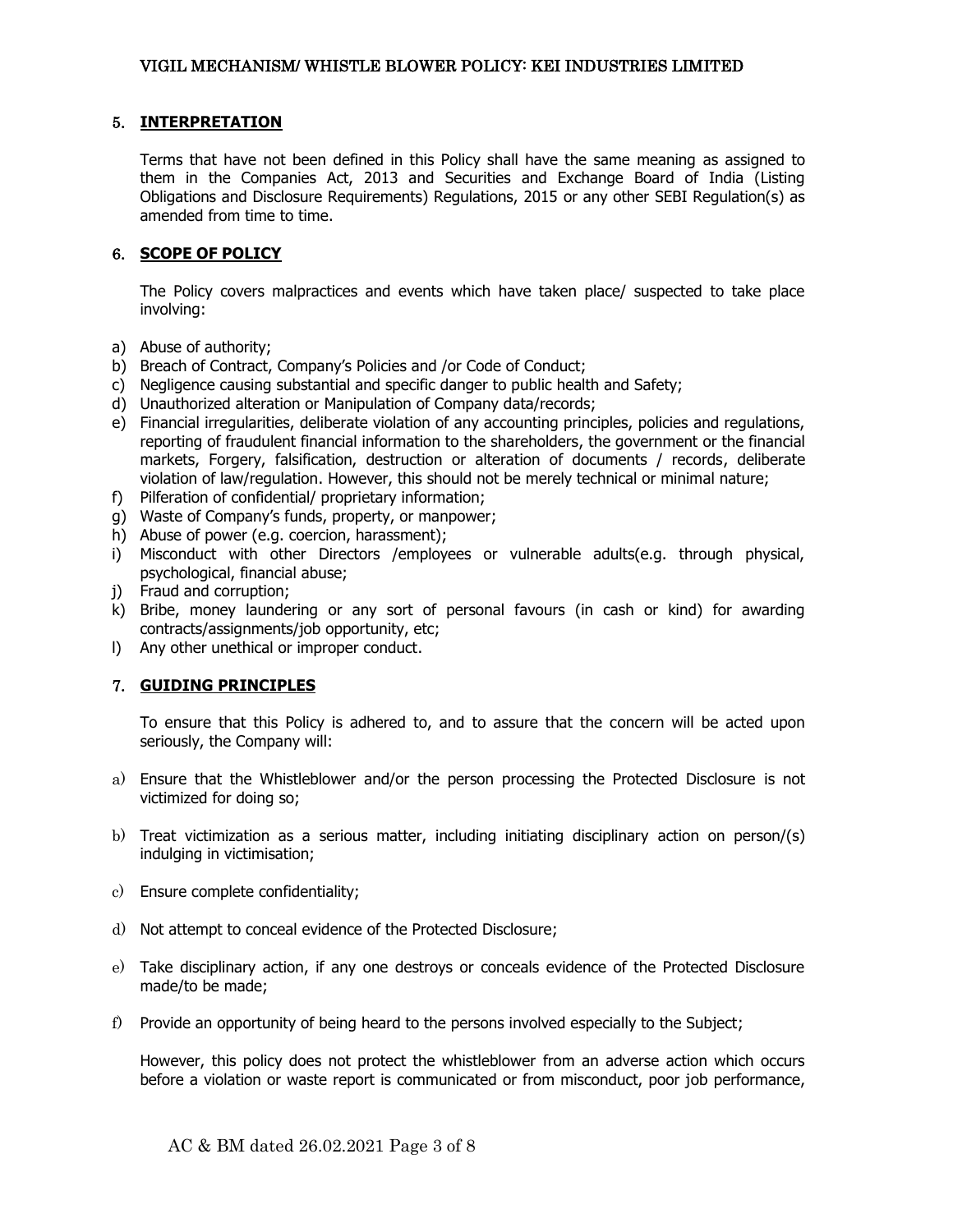or subjection to a reduction in workforce unrelated to a communication made pursuant to the Vigil Mechanism/Whistle Blower Policy.

## 8. **ANONYMOUS ALLEGATION**

Whistleblowers must put their names to allegations of unethical & improper practices, as followup questions and investigations may not be possible unless the source of the information is identified. Concerns expressed anonymously shall not be investigated but subject to the seriousness of the issue raised, the Audit Committee can initiate an investigation independently.

## 9. **ASSURANCES UNDER THE POLICY & PROTECTION AGAINST RETALIATION**

- 1. If one raises a concern under this Policy, he/she will not be at risk of suffering any form of reprisal or retaliation. Retaliation includes discrimination, reprisal, threaten harassment or vengeance in any manner. Company's employee will not be at the risk of losing her/ his job or suffer loss in any other manner like transfer, demotion, refusal of promotion, or the like including any direct or indirect use of authority to obstruct the Whistleblower's right to continue to perform his/her duties/functions including making further Protected Disclosure, as a result of reporting under this Policy. The protection will be available provided that:
	- a. The communication/ disclosure is made in good faith;
	- b. He/ She reasonably believes that information and any allegations contained in it are substantially true; and
	- c. He/ She is not acting for personal gain.
- 2. No unfair treatment will be meted out to a Whistle Blower by virtue of his/ her having reported a Protected Disclosure under this Policy. Adequate safeguards against victimisation of Whistle Blower shall be provided. The Company will take steps to minimize difficulties, which the Whistle Blower may experience as a result of making the Protected Disclosure.
- 3. The Company shall not tolerate any harassment or victimization or (including informal pressures) of/against the complainant and shall take appropriate action to protect them when they have made a complaint under this policy.
- 4. The identity of the Whistle Blower shall be kept confidential.

## 10. **REPORTING AND MANNER OF DEALING WITH COMPLAINANTS**

- 1. Whistle Blower can make protected disclosure by hand-delivery, courier or by post addressed to the Whistle Officer i.e. Head of HR Department and a copy of the same be send to Executive Director of the Company.
- 2. The complaints may be lodged through an email as mentioned herein, which shall be protected by a password and can only be accessible by the Whistle Officer / Committee or any person authorized by the Committee.
- 3. Whistle Blower must put his/her name, address and contact details, salary Code to allegation. In case of letters, the disclosure should be sealed in an envelope marked "Whistle Blower" and addressed to the Whistle Officer (The Head of HR Department/Head of Legal Function/Chief Financial Officer) OR to CMD, depending on position of the person against whom disclosure is made.

AC & BM dated 26.02.2021 Page 4 of 8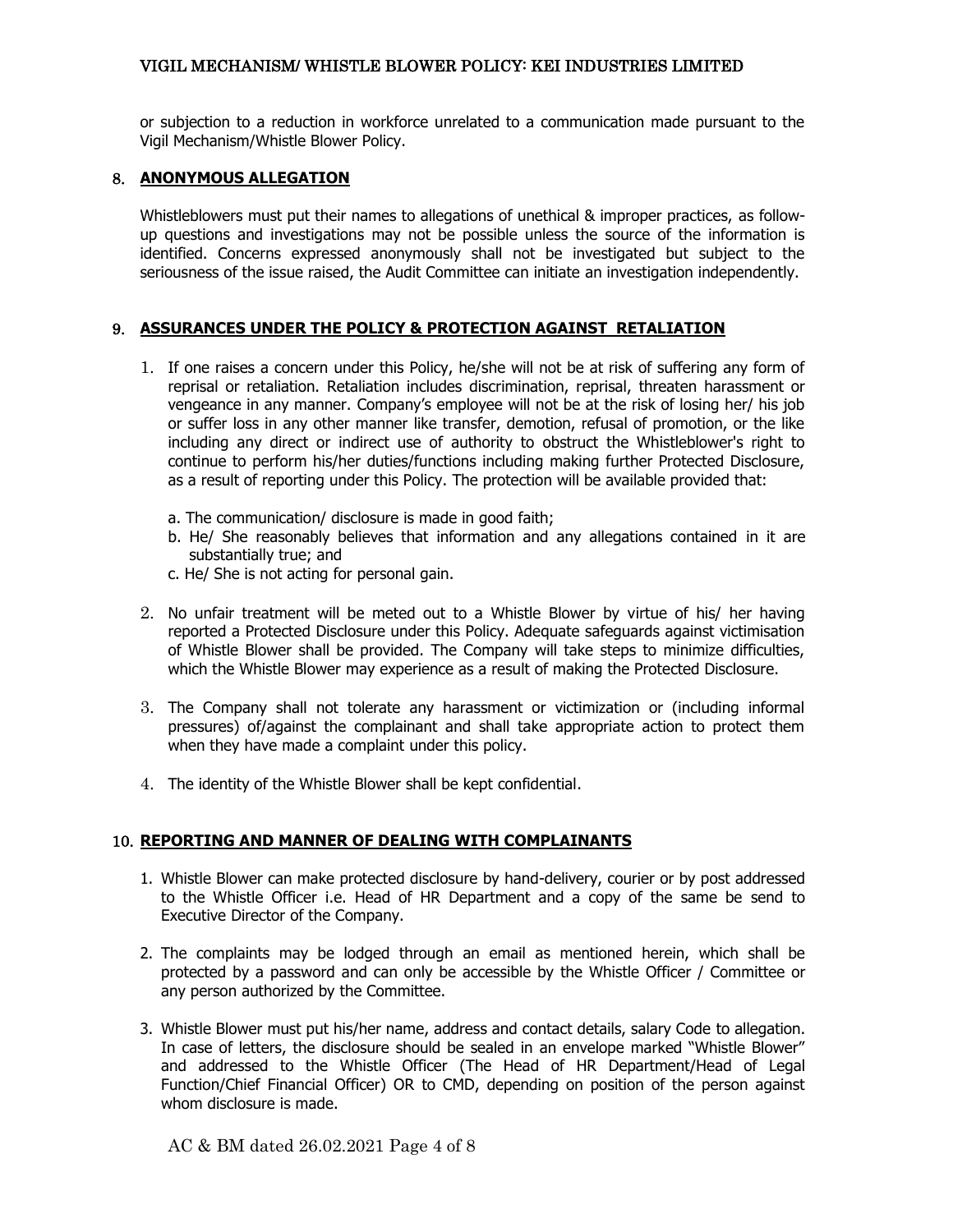- 4. The Whistle Officer shall acknowledge receipt of the Disclosure as soon as practical (preferably within 7 days of receipt of a Disclosure), where the Whistleblower has provided his/her contact details.
- 5. a) After receiving complaints, Initial inquiries shall be made to determine whether an investigation is appropriate and the form that it should take. Some complaints may be resolved without investigation depending upon the nature of matter.

b) While determining of alleged assertion, the following factors may be considered:

- i) Accuracy of the information furnished;
- ii) Nature and quality of evidence;
- iii) Existence of relevant laws and rules;
- iv) Whether the action appears to be isolated or systematic;
- v) History of previous assertions regarding the same subject or subject matter;
- vi) What are the avenues available for addressing the matter;
- vii) Seriousness or significance of the asserted action and

c) If the Whistle Officer determines that any complaint be of a serious nature, then it shall be investigated by him after bring to the notice of Chairman of the Company. The Whistle Officer may refer the disclosure to the appropriate authority and seek a report on the findings from such authority.

Further, Whistle Officer/ Committee, as the case may be, shall have the authority to call for any information / documents and such examination of any employee/subject/whistleblower etc. for determining the correctness of the complaints.

d) Whilst it may be difficult for the Whistle Officer to keep the Whistleblower regularly updated on the progress of the investigations, he will keep the Whistleblower informed of the result of the investigations and its recommendations subject to any obligations of confidentiality

e) The Whistle Officer will ensure action on the recommendations of the Whistle Committee/ Officer and keep the Whistleblower informed of the same. He will complete all the formalities and shall resolve the matter within 3 months from the date of filing of the complaints. Any extension in respect thereof shall be in writing along with necessary justification.

f) If the Whistle Officer determines that the allegations do not constitute a malpractice, he will record this finding with reasons and communicate the same to the Whistleblower.

## 11. **ACCESS TO THE CHAIRMAN OF AUDIT COMMITTEE**

- a) The Whistle Blower who is affected by any adverse action (any action taken against the employee in violation of Point 9 of this policy) under the WBP may make direct approach to the chairman of Audit Committee or Board of Directors for appropriate relief within 6 months.
- b) The Whistle Blower has the burden of proof in establishing that he or she has suffered an adverse action for an activity protected under the WBP.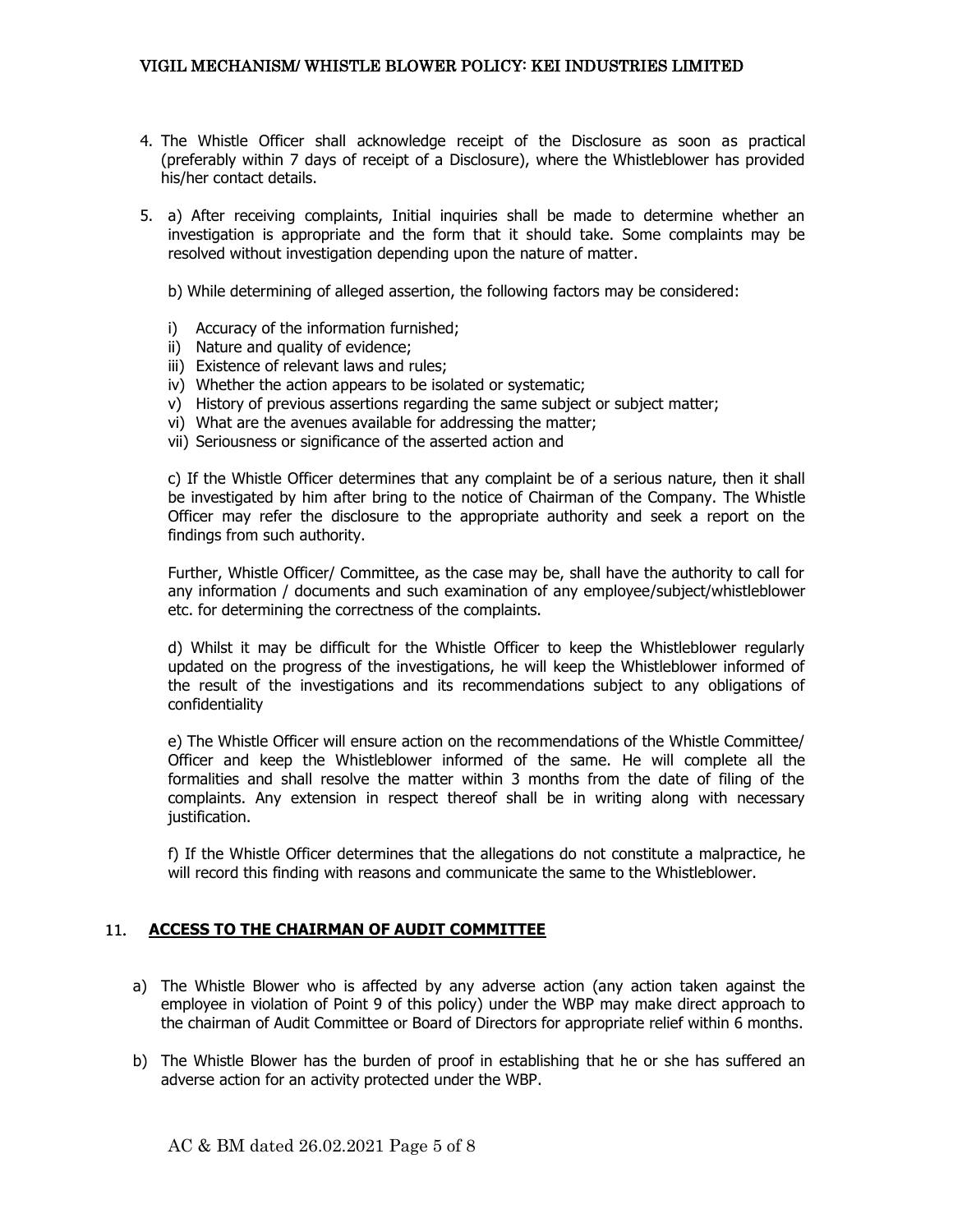- c) The Whistle Officer of the company shall have an affirmative defence if it can establish by a preponderance of the evidence that the adverse action taken against the employee was due to employee misconduct, poor job performance, or a reduction of workforce unrelated to a communication made pursuant to the WBP.
- d) If an investigation leads to a conclusion that an improper or unethical act has been committed, the Chairman of the Audit Committee shall recommend to the Board of Directors of the Company to take such Disciplinary Action as it may deem fit.
- e) The Audit Committee or Board of Directors rendering judgment under the WBP may order any or all of the following remedies:
- i) order an injunction to restrain continued violation of the provisions of the WBP;
- ii) reinstate the employee to the same position or to an equivalent position;
- iii) reinstate full fringe benefits and retirement service credit;
- iv) order compensation for lost wages, benefits, and any other remuneration.

## **A) ACCOUNTABILITY - WHISTLE OFFICER'S/COMMITTEE**

**Secrecy/Confidentiality** – The Whistle Officer and every other person involved in the process shall:

a. maintain complete confidentiality/ secrecy of the matter;

b. not discuss the matter in any informal/social gatherings/ meetings;

c. discuss only to the extent or with the persons required for the purpose of completing the process and investigations;

- d. not keep the papers unattended anywhere at any time;
- e. keep the electronic mails/files under password.

**Maintenance of Register of Complaints** – Whistle Officer shall maintain a register for registration of Whistle Blower's Report. Each complaint shall bear unique number. The Whistle Officer may ask significant evidence while registering the complaints.

**Referral to Committee or Officials** – Make referrals to appropriate committee or officials on discovery of reasonable cause to believe that Company's Policy, Regulation etc. have been violated, and follow up until appropriate corrective action has been taken.

**Reporting to Board of Directors of the Company** – Whistle Officer shall submit periodically report before the Board Meeting to be held immediately after the completion of Whistleblower Complaint.

## **B) RIGHTS OF A SUBJECT**

- a) Subjects have the right to be heard and the Whistle Officer or the Committee must give adequate time and opportunity to the subject to communicate his view on the matter.
- b) Subjects have the right to be informed of the outcome of the investigation and shall be so informed in writing by the Company after the completion of the inquiry/ investigation process.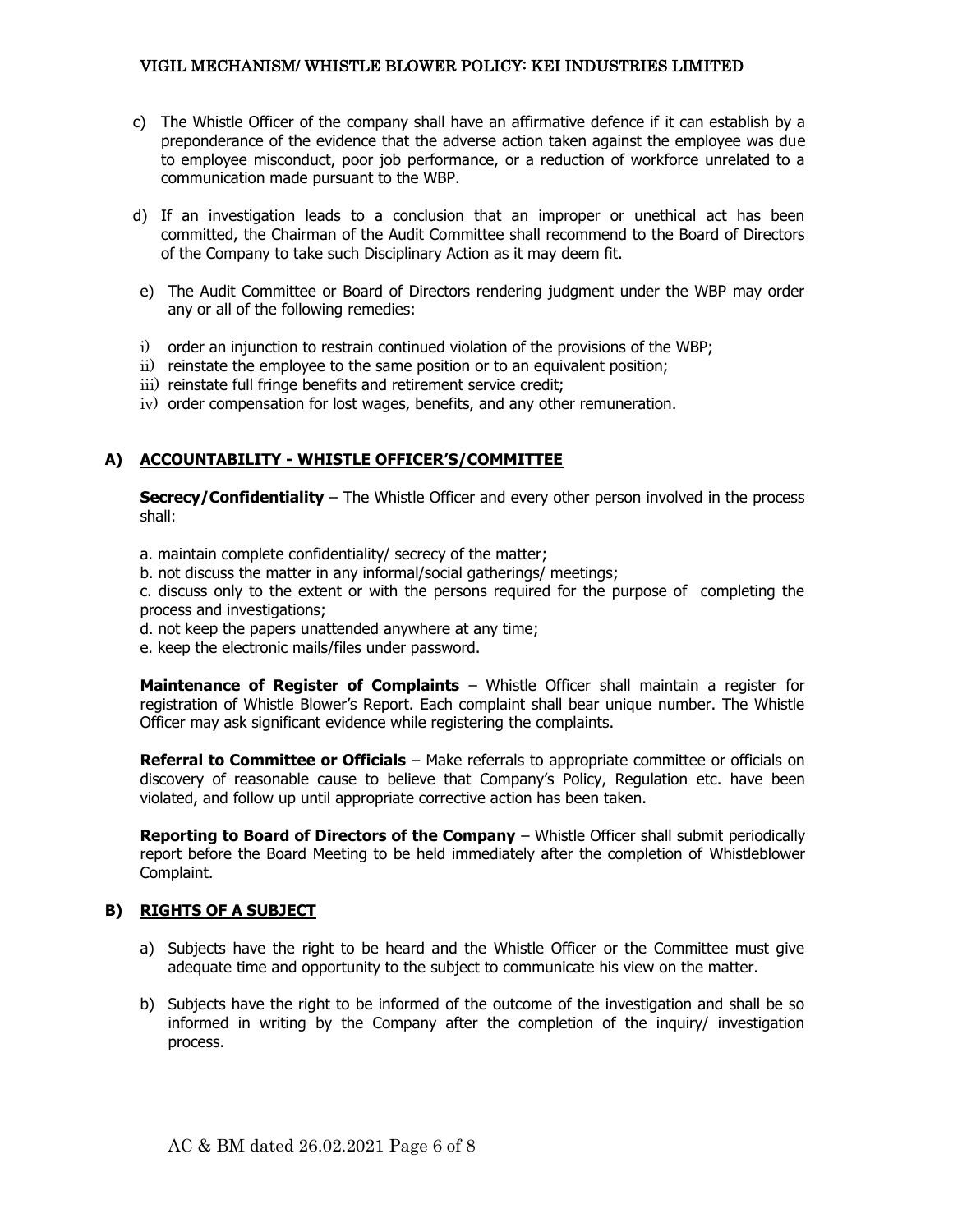#### **C) MANAGEMENT ACTION ON FALSE DISCLOSURES**

The Whistleblower who knowingly makes false allegations of unethical & improper practices or alleged wrongful conduct shall be subject to disciplinary action, up to and including termination of employment, in accordance with the Company rules, policies and procedures. Further this policy may not be used as a defense by Whistleblower against whom an adverse personnel action has been taken independent of any disclosure of information by him and for legitimate reasons or cause under Company's rules and policies.

### 12. **COMMUNICATION**

Directors, Employees and Stakeholders shall be communicated/ informed about this Policy by publishing on the notice board / website of the Company. It is the responsibility of all the Directors, Employees and Business Partners to keep themselves informed and updated on this Policy at all times.

#### 13. **THE COMPLIANCE OFFICER**

The Company Secretary as the Compliance Officer of the Company shall also act as the Compliance Officer under the Whistle Blowing Policy.

#### 14. **RETENTION OF DOCUMENTS**

All Protected Disclosures in writing or documented along with the results of investigation relating thereto shall be retained by the Company for a minimum period of 7 years.

#### 15. **ANNUAL AFFIRMATION**

The Company shall annually affirm that it has not denied any personnel access to the Audit Committee of the Company (in respect of matters involving alleged misconduct) and that it has provided protection to "Whistleblowers" from unfair termination and other unfair prejudicial employment practices.

#### 16. **DISCLOSURE IN CORPORATE GOVERNANCE REPORT**

The affirmation as referred in point 15 above shall form part of the Board's Report on Corporate Governance that is required to be prepared and submitted together with the annual report.

## 17. **POWER OF AMENDMENT**

 In case there are any modification(s) / amendment(s) / notification(s) / circulars(s), guidance note(s), informal guidance(s) issued by SEBI / MCA or judgements made by the Tribunal or any Court which has the effect of amendment in the Regulation(s) / Section(s) / Rule(s) made thereunder, The Chief Financial Officer and/or Company Secretary and/or Managing Director is/are authorized to make amendments in the Policy / Code as to the extent applicable. The amended Policy / Code shall be taken note by the Board of Directors in their ensuing Board / Committee Meeting(s).